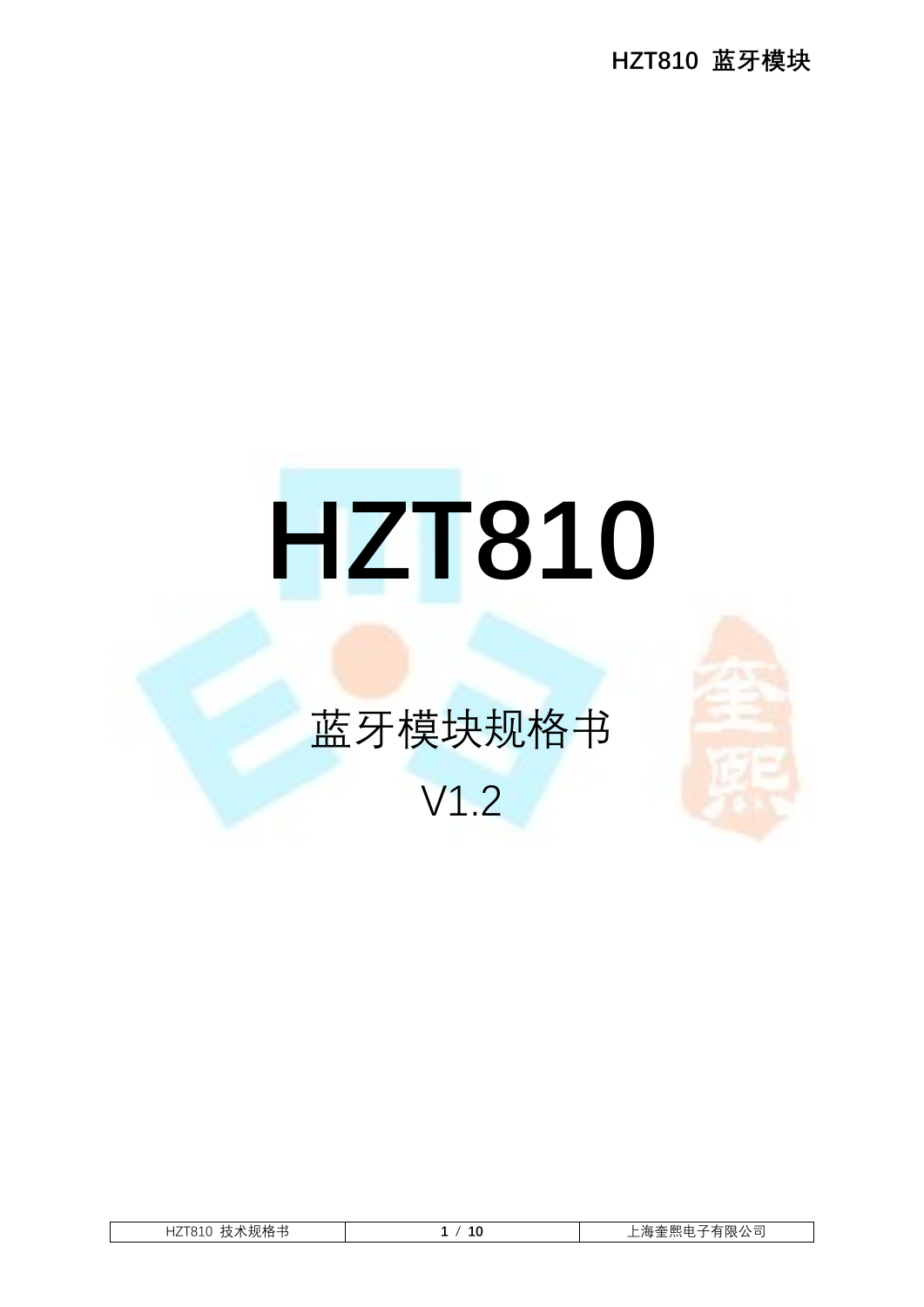| 文档发布        | 日期         | 修改备注          | 批准 |
|-------------|------------|---------------|----|
| Version 1.0 | 2019-10-12 | 初次修订          |    |
| Version 1.1 | 2019-11-24 | 新增不同运行模式下参考功耗 |    |
| Version 1.2 | 2019-12-25 | 调整布线          |    |
|             |            |               |    |
|             |            |               |    |
|             |            |               |    |
|             |            |               |    |
|             |            |               |    |



| $\Box$<br>$\mathbf{v}$<br>∸<br>---<br>_ |                    |             |  |
|-----------------------------------------|--------------------|-------------|--|
|                                         | , <b>C</b> + O + O | ___<br>____ |  |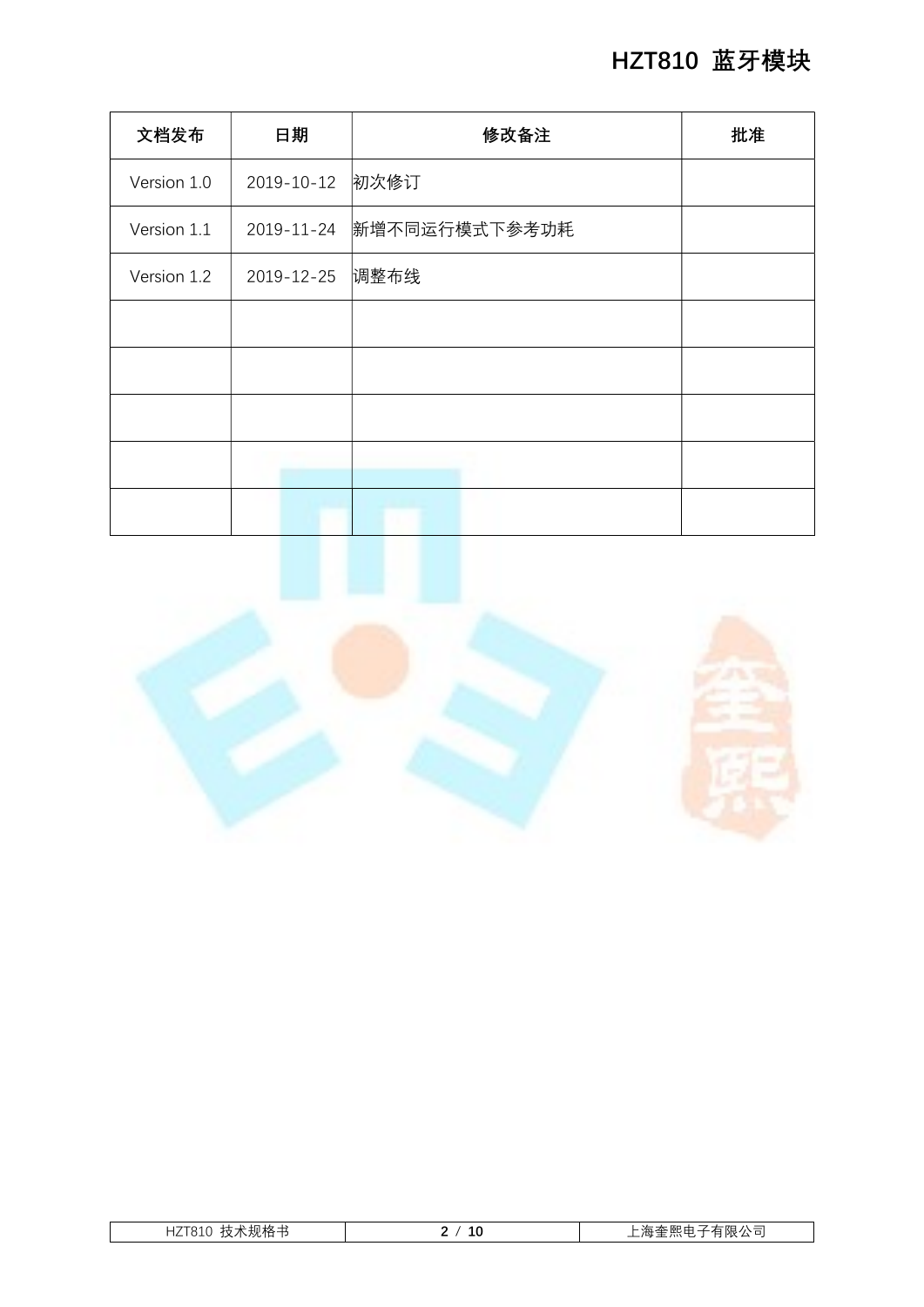#### 1. 简介

HZT810 模组是基于超低功耗蓝牙应用系统芯片 RTL8762CMF 的一款解决方案。模 组结合了主导射频收发机的良好表现和 ARM Cortex-M4F 性能,极大的丰富了开发的特 性和外围设备的需求。串行线调试(SWD)接口与基本分支缓冲区(BBB)一起作为挖掘访问 端口(DAP)的一部分提供。这为非侵入性的程序代码调试提供了一种灵活而强大的机制。 开发人员可以很容易地在代码中添加断点并执行单步调试。

模块支持蓝牙 5.0 核心规范,集成 MCU 到可执行蓝牙的协议栈。蓝牙具有较高的 发送灵敏度,发送的灵敏度为-97dBm BLE(min),内部有快速的 AGC 控制器可提高动态 接受范围,低 能 耗 的 PHY 满 足 低 功 耗 要 求 。 模 块 还 支 持 固 件 升 级 的 OTA 编 程 机 制 , GPA , ATT/GATT, SMP, L2CAP。在一些辅助开发运用方面, HZT810 支持 4 线 SPI 主从模式,引出 6 路 400kbs,12bit AUXADC,2 路 UART 接口。 模块内部有 160KB 的 SRAM 和 4Mbit 的 Flash,可满足大多数的应用开发。



#### 2. 模组硬件概述

模组方框图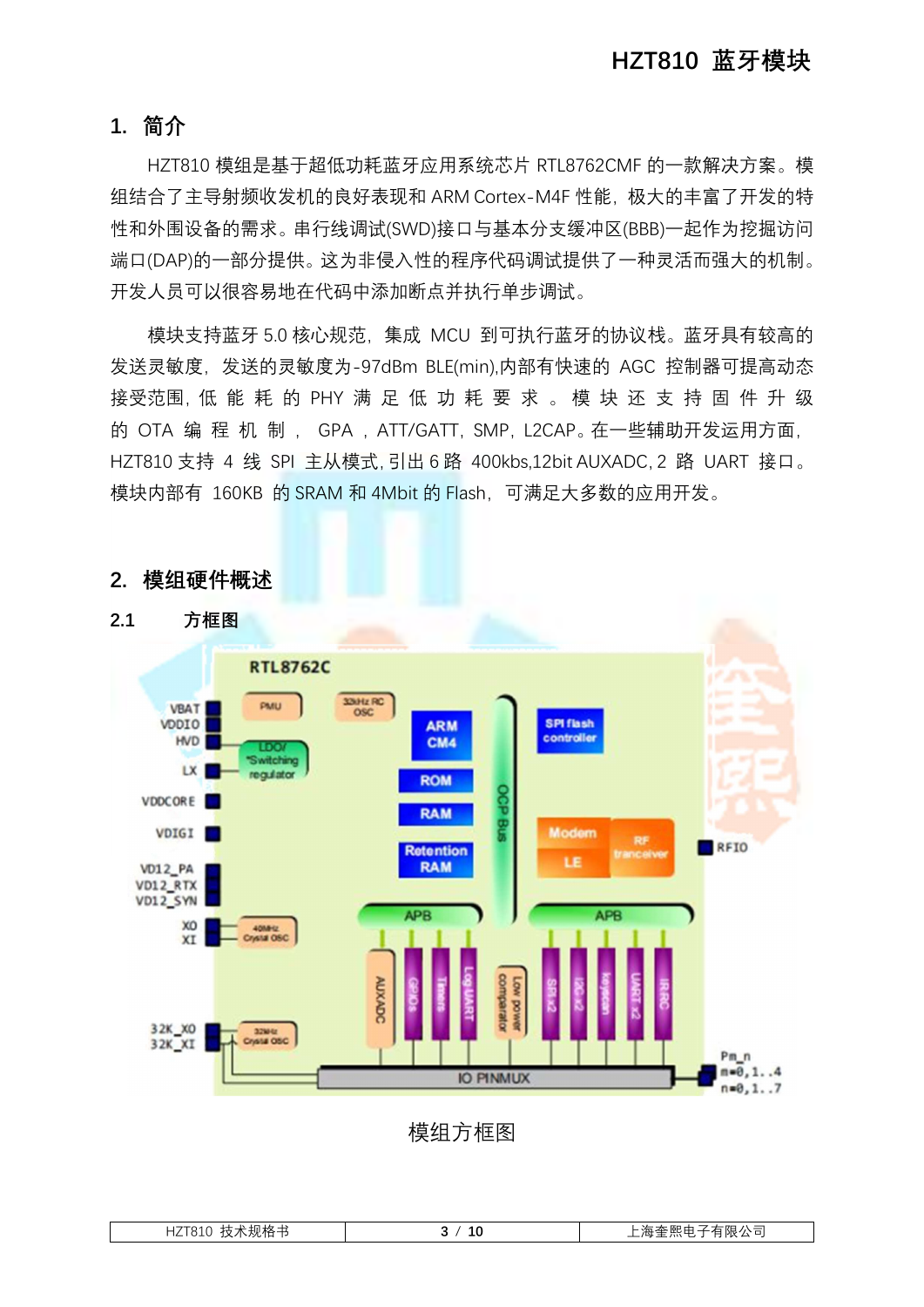#### 2.2 特性

- 支持蓝牙 5.0 协议
- 支持蓝牙 LE 2Mbps
- 支持 LE L2CAP 链接定向信道
- 支持 OTA 程序升级
- 支持 GAP, ATT/GATT, SMP, L2CAP
- 串行闪存控制器 (单比特和双比特模式) 16kB 4 线缓存
- $\bullet$  160kB SRAM
- 4Kbits eFUSE
- 4Mbits flash
- 快速 AGC 控制来提高动态接收范围
- 支持蓝牙低功耗 PHY
- 支持 4 线 SPI 主从模式 ( 最大 SPI 时钟 20MHz )

#### 2.3 接口

接口

- 外围封装:邮票孔
- 天线:板载天线

引脚定义

模块正视图

 $20$ 

19

18

 $17$ 

16

15

14

13

 $12$ 

 $11$ 

 $\overline{1}$ 

 $\overline{2}$ 

3

 $\overline{\mathbf{4}}$ 

5

 $6\overline{6}$ 

 $\overline{7}$ 

8

9

 $10$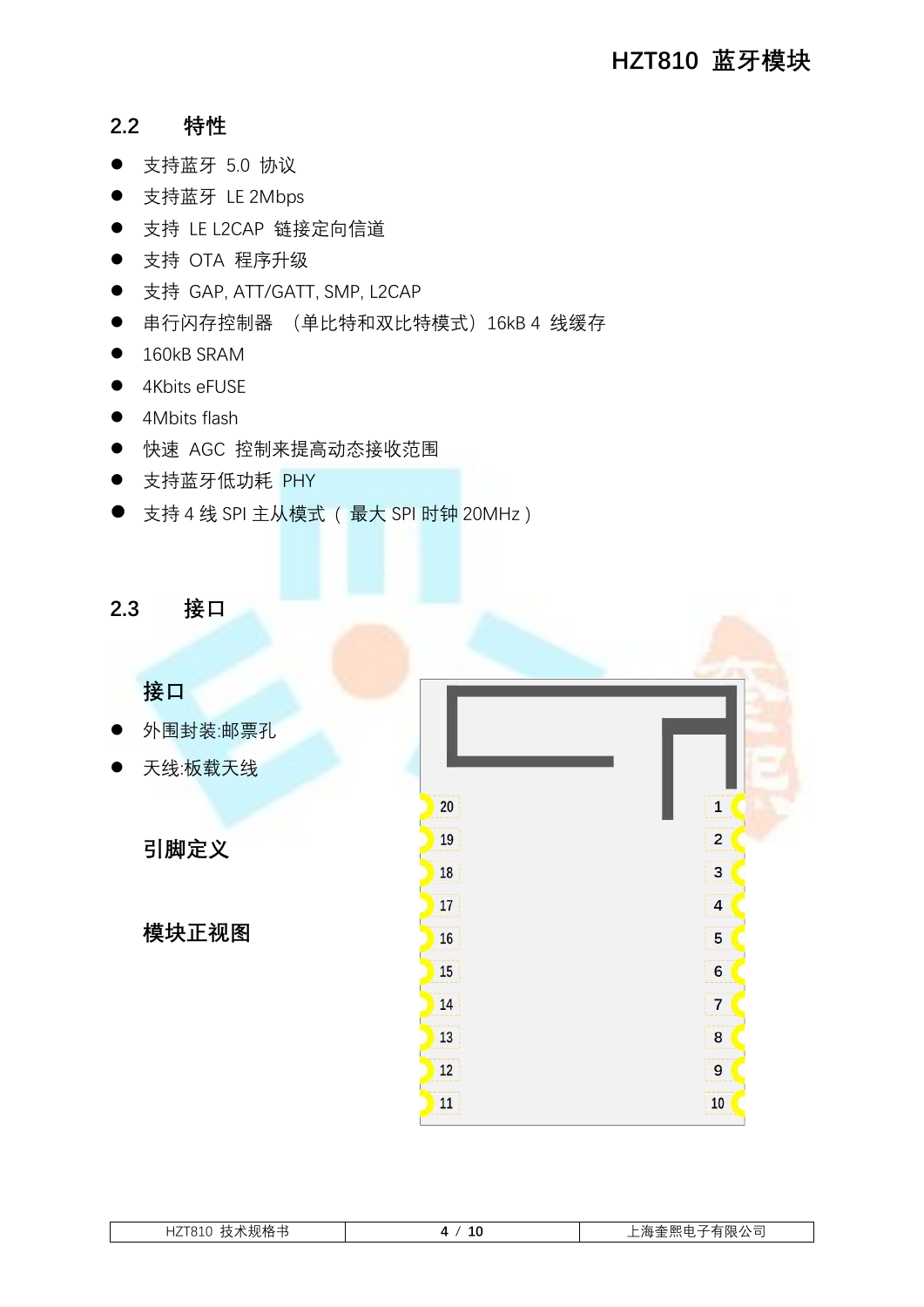#### HZT810 蓝牙模块

| 引脚号            | 符号            | 状态             | Pin 脚描述                                                  |
|----------------|---------------|----------------|----------------------------------------------------------|
| $\mathbf 1$    | <b>GND</b>    | $\sf P$        | Ground                                                   |
| $\overline{2}$ | $P2_6$        | 1/O            | Data UART Tx                                             |
| 3              | $P2_5$        | 1/O            | Data_UART_Rx                                             |
| 4              | $P2_4$        | 1/O            | AT mode pin (可选)<br>(设置高低电平, 表示 AT 被蓝牙透传, or 本地<br>识别处理) |
| 5              | $P2_3$        | 1/O            | Wakeup pin (可选)<br>(表示有 data uart event 要发生)             |
| 6              | $P2_2$        | 1/O            | <b>GPIO</b>                                              |
| 7              | <b>NC</b>     |                | 保留 空接                                                    |
| 8              | $P3_0$        | 1/O            | HCI_UART_TX(烧录口)                                         |
| 9              | $P3_1$        | 1/O            | HCI_UART_RX(烧录口)                                         |
| 10             | <b>VDDBAT</b> | P.             | 3.3V 供电给模组                                               |
| 11             | $P0_1$        | 1/O            | <b>GPIO</b>                                              |
| 12             | $P0_2$        | 1/O            | ar a Tho<br><b>GPIO</b>                                  |
| 13             | $P0_3$        | 1/O            | <b>LOG_UART TX</b>                                       |
| 14             | $P0_5$        | 1/O            | <b>GPIO</b>                                              |
| 15             | $P0_6$        | 1/O            | <b>GPIO</b>                                              |
| 16             | NC            |                | 保留 空接                                                    |
| 17             | <b>NC</b>     |                | 保留 空接                                                    |
| 18             | <b>NC</b>     |                | 保留 空接                                                    |
| 19             | <b>RESET</b>  | $\overline{1}$ | 硬复位管脚,低有效                                                |
| 20             | <b>GND</b>    | P              | Ground                                                   |

#### 在表中所使用的 Type 代码含义如下:

P: Power A: Analog O: Output I: Input PD: Pull Down PU: Pull Up

| 、灭儿1个白1<br>$\sqrt{2}$<br>. V<br>. <b>121 U</b> TU<br>. .<br>ᄉ | Τſ | $\sim$<br>-<br>ں ۔<br>$\sqrt{11}$<br><b>PLX</b><br>-<br>ີ |
|---------------------------------------------------------------|----|-----------------------------------------------------------|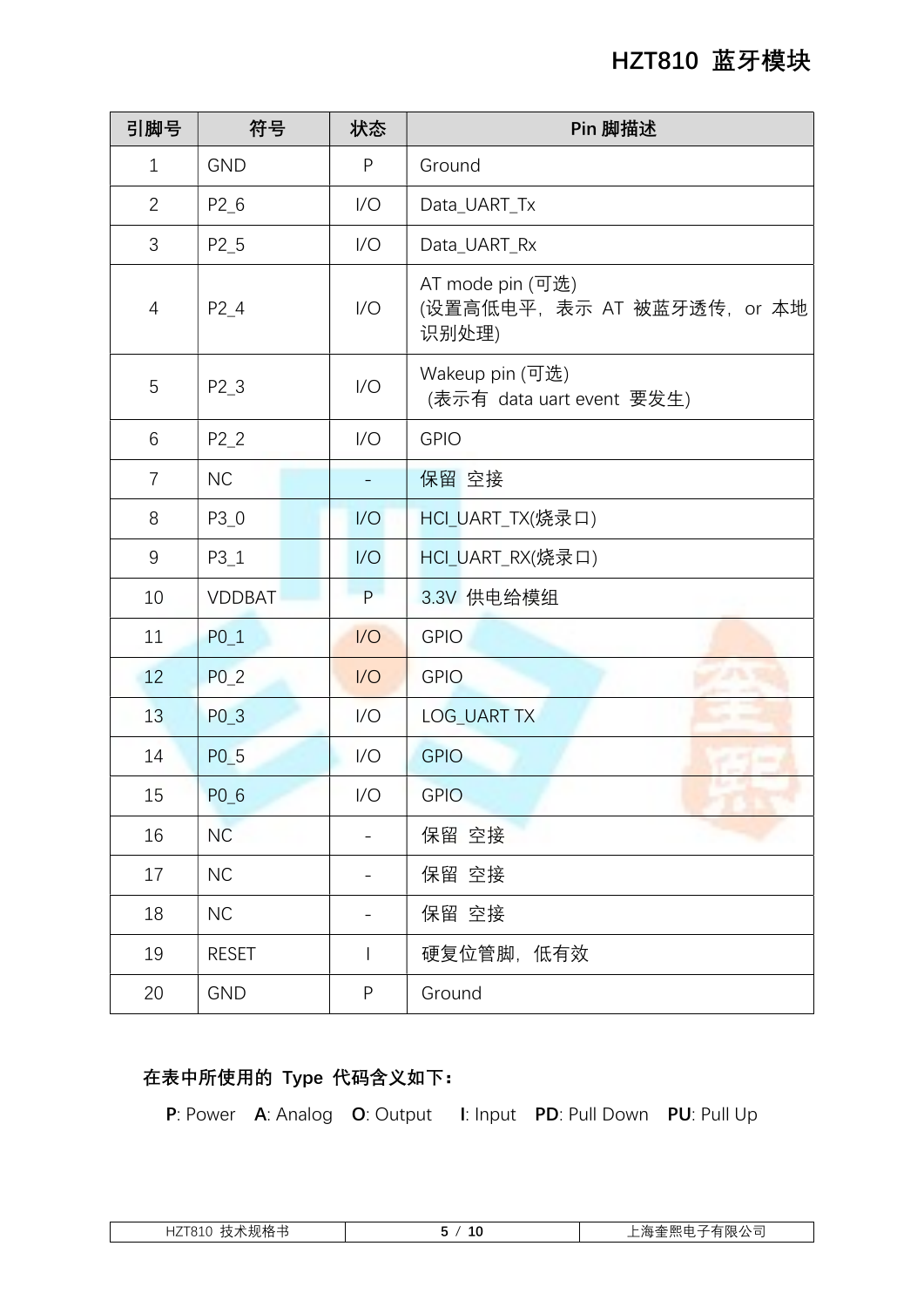#### 3. 电气参数

#### 3.1 推荐工作电压

| 标号     | 最小值 | 典型值 | 最大值        | 单位 |
|--------|-----|-----|------------|----|
| VDDBAT | 1.8 | ∼   | 3.3        | V  |
| VDDIC  | 1.8 | ◡   | つこ<br>ن. ب | V  |

#### 3.2 直流电气参数

| 标号              | 规格                               | 最小 | 典型   | 最大 | 单位   |
|-----------------|----------------------------------|----|------|----|------|
| Power down 3.3V | Wakeup by GPIO                   |    | 450  |    | (nA) |
|                 | ВT                               |    |      |    |      |
|                 | Active RX mode                   |    | 7.3  |    | (mA) |
| STBY 3.3V       | Active TX mode (TX Power 0dBm)   |    | 7.9  |    | (mA) |
|                 | Active TX mode (TX Power 4dBm)   |    | 9.6  |    | (mA) |
|                 | Active TX mode (TX Power 7.7dBm) |    | 11.3 |    | (mA) |

#### 3.3 不同运行状态参考<mark>功耗</mark>

| 标号                                                                            | 规格                     | 参考     | 单位   |
|-------------------------------------------------------------------------------|------------------------|--------|------|
| <b>Standby Current</b>                                                        | 底电流,需要用<br>33410A 仪器测试 | 2.99   | (uA) |
| In Connection (Interval 15ms, Latency 14,<br>Supervision timeout 2s)          | 连接                     | 50.383 | (uA) |
| Continuous ADV for reconnection (Maximum<br>time 3*1.28s, usually about 3.84s | 回连广播                   | 3.355  | (uA) |

#### 3.4 环境参数

| 环 境 参 数 |                     |
|---------|---------------------|
|         | 工作温度: -40 ℃ ~85 ℃   |
| 温度      | 存储温度: -55 ℃ ~125 ℃  |
|         | 工作湿度: 5% ~95% 【不凝结】 |
| 湿度      | 存储湿度: 5% ~95% 【不凝结】 |

| . .<br><br>IJА<br>$\sqrt{2}$<br>$\lambda$<br>$\pi$<br>. .<br>. .<br>ᅚᅩᆞᄓᅩ<br>.<br>- |  |  |
|-------------------------------------------------------------------------------------|--|--|
|                                                                                     |  |  |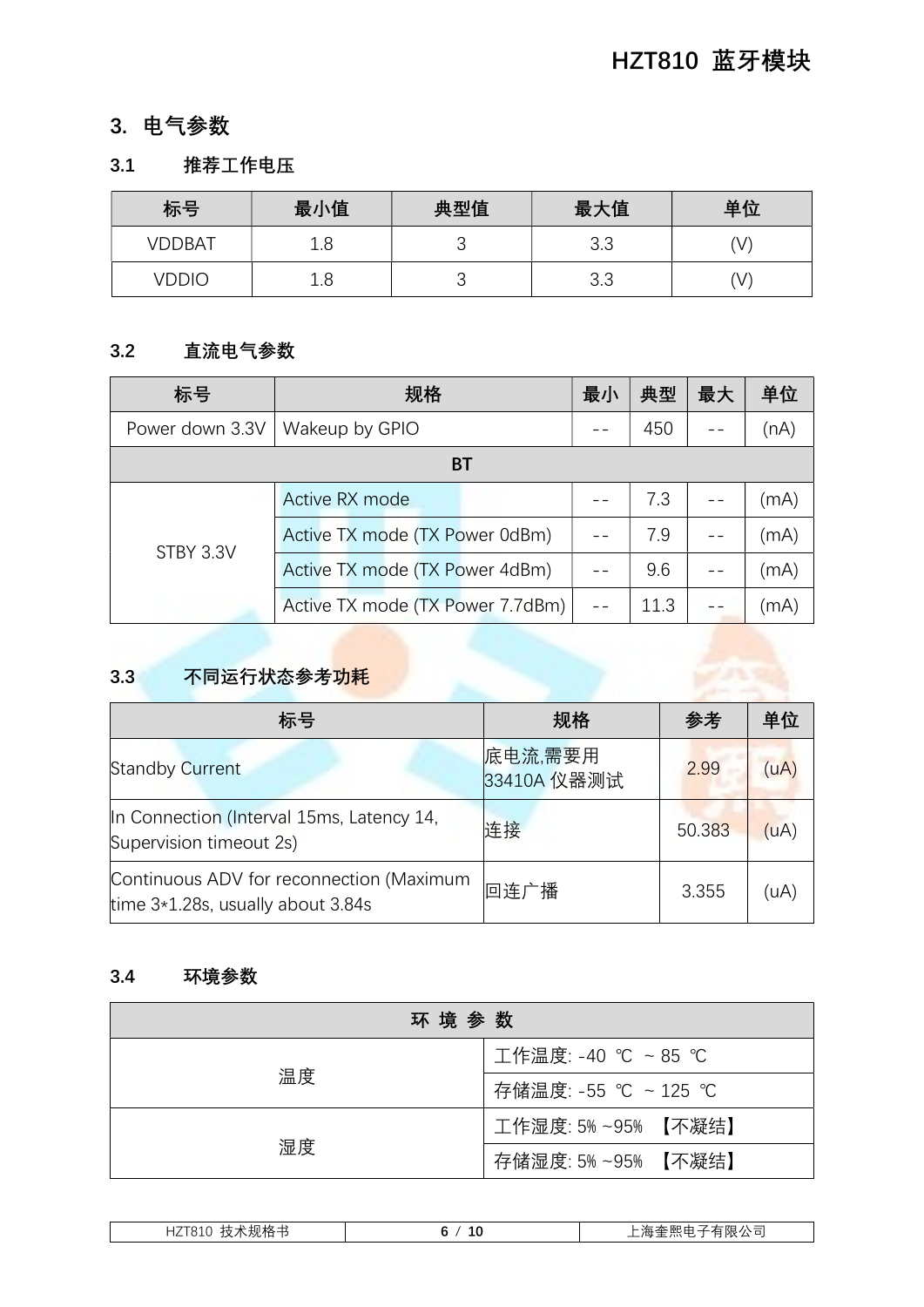#### 4. 射频参数

#### 4.1 通用无线特性参数

| 参数                    | 冬件 | 最小   | 典型 | 最大   |
|-----------------------|----|------|----|------|
| Frequency Range (MHz) |    | 2402 | -  | 248C |

#### 4.2 蓝牙接收特性参数

| 参数                                 | 条件                                                                                                     | 最小    | 典型   | 最大 |
|------------------------------------|--------------------------------------------------------------------------------------------------------|-------|------|----|
| Sensitivity (dBm)                  | $PER \le 30.8\%$                                                                                       | $-97$ |      |    |
| Maximum Input Level (dBm)          | $PER \leq 30.8\%$                                                                                      |       | $-1$ |    |
|                                    | $C/$ co-channel $(dB)$                                                                                 | 21    |      |    |
|                                    | $C/I+1$ MHz $(dB)$                                                                                     | 15    |      |    |
|                                    | $C/I$ -1MHz $(dB)$                                                                                     | 15    |      |    |
|                                    | $C/I+2MHz$ (dB)                                                                                        | $-17$ |      |    |
| C/I                                | $C/I$ -2MHz $(dB)$                                                                                     | $-15$ |      |    |
|                                    | $C/I+3MHz$ (dB)                                                                                        | $-27$ |      |    |
|                                    | $C/I_{Image}(dB)$                                                                                      | $-9$  |      |    |
|                                    | $C/$ Image+1MHz $(dB)$                                                                                 | $-15$ |      |    |
|                                    | C/Image-1MHz (dB)                                                                                      | $-15$ |      |    |
|                                    | 30~2000MHz, Wanted<br>signal level $= -67$ dBm                                                         | $-30$ |      |    |
| Blocker Power (dBm)                | 2003~2399MHz, Wanted<br>signal level $= -67$ dBm                                                       | $-35$ |      |    |
|                                    | 2484~2997MHz, Wanted<br>signal level $= -67$ dBm                                                       | $-35$ |      |    |
|                                    | 3000MHz~12.75GHz, Wanted<br>signal level $= -67$ dBm                                                   | $-30$ |      |    |
| Max PER Report Integrity           | Wanted signal: -30dBm                                                                                  |       | 50%  |    |
| Max Intermodulation level<br>(dBm) | Wanted signal (f0): -64dBm<br>Worst intermodulation level<br>@2f1-f2=f0,  f1-f2 =n MHz,<br>$n=3, 4, 5$ | $-50$ |      |    |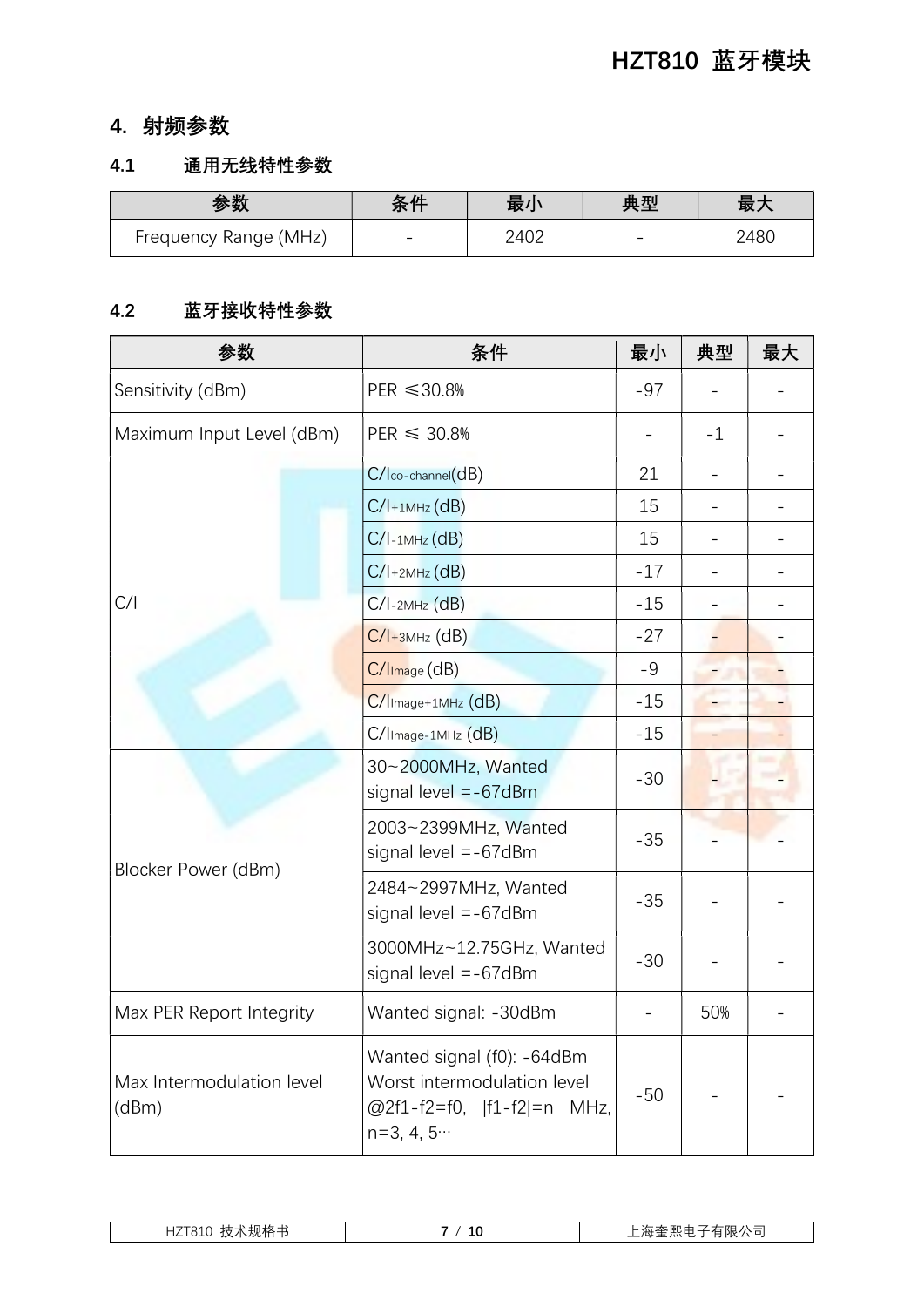#### 4.3 蓝牙发送特性参数

| 参数                                   |                      | 条件                                       | 最小  | 典型    | 最大    |
|--------------------------------------|----------------------|------------------------------------------|-----|-------|-------|
| Maximum Output Power (dBm)           |                      |                                          | 6   | 7     | 8     |
| Adjacent Channel Power Ratio (dBm)   |                      | $+2MHz$                                  |     |       | $-20$ |
|                                      |                      | $-2MHz$                                  |     |       | $-20$ |
|                                      |                      | $>=+3MHz$                                |     |       | $-30$ |
|                                      |                      | $\leq$ = $-3MHz$                         |     |       | $-30$ |
| <b>Modulation Characteristics</b>    |                      | $\Delta f1_{avg}(kHz)$                   |     | 250   |       |
|                                      |                      | $\Delta$ f2max (kHz)                     | 185 |       |       |
|                                      |                      | $\Delta$ f2 <sub>max</sub> Pass Rate (%) |     | 100   |       |
|                                      |                      | $\Delta$ f $2$ avg / $\Delta$ f $1$ avg  |     | 0.88  |       |
| Carrier Frequency Offset and Drift   |                      | Average Fn (kHz)                         |     | 12.5  |       |
|                                      |                      | Drift Rate (kHz/50µs)                    |     | 10    |       |
|                                      | Avg Drift (kHz/50µs) |                                          | 10  |       |       |
|                                      |                      | Max Drift (kHz/50µs)                     |     | 10    |       |
| Output power of second harmonic(dBm) |                      |                                          |     | $-50$ |       |
| Output power of third harmonic(dBm)  |                      |                                          |     | $-50$ |       |



| 、 ニ<br>-~                         |   |              |
|-----------------------------------|---|--------------|
| , , <i>,</i> , , , , ,<br>-<br>__ | ᅩ | $\sqrt{111}$ |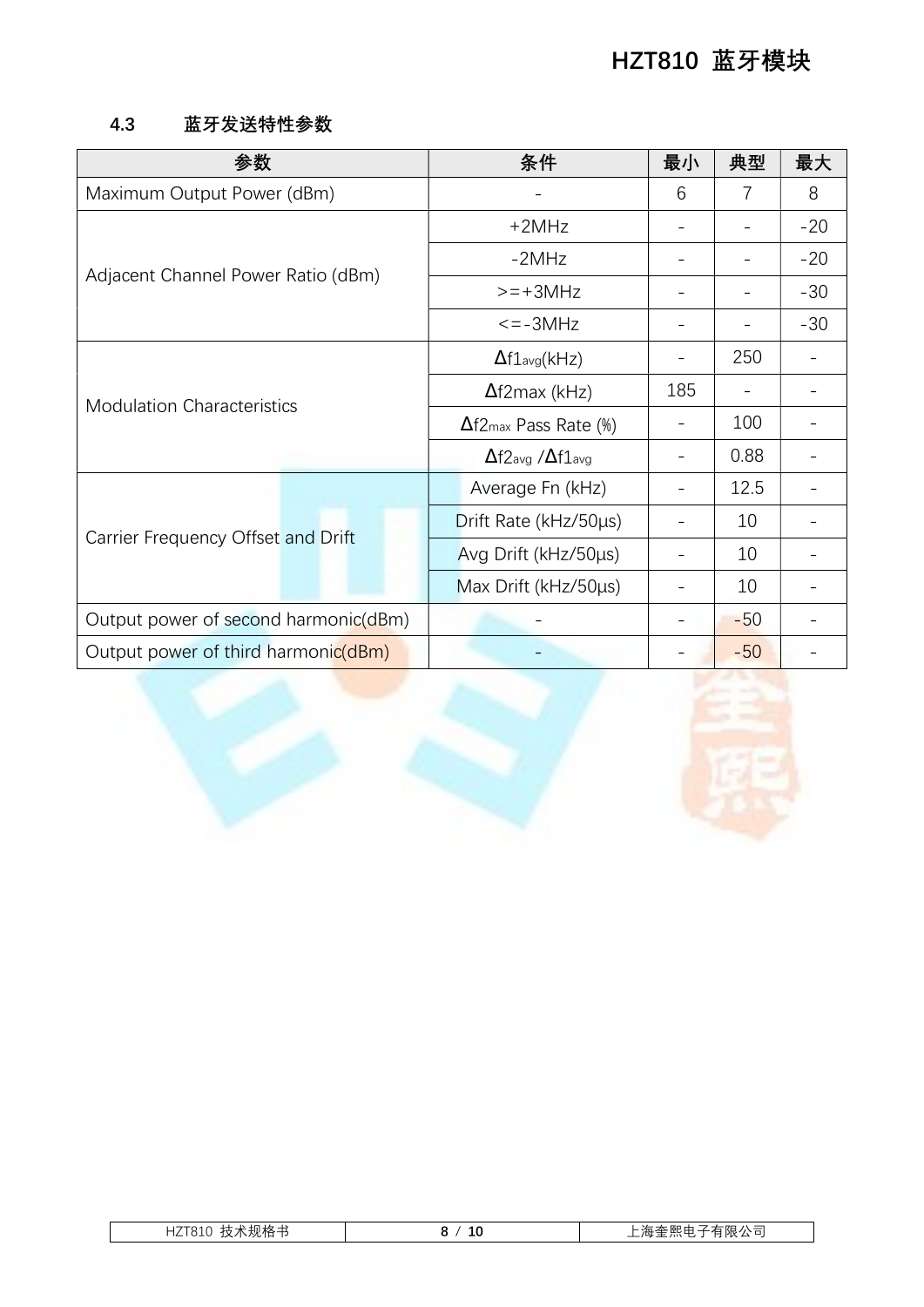#### 5. 封装尺寸

#### PCB 尺寸:



● 尺寸(L x W x H): L18.6mm\* W13.0mm\*H1.0mm (-0.1/+0.1)mm

#### 6. 注意事项

为保证模组的射频性能在应用场景中尽大可能的发挥其有效性,用户在使用中 应遵循下列原则:

1. 电源部分: 建议使用直流稳压电源对该模组进行供电, 使用的电源纹波系数尽 量小, 模组需要可靠的接地。请注意电源正负极是正确的连接, 如果反接很可能会 导致模组永久性损坏;

2. 布局: 模组建议尽可能的置于底板的边沿空旷处, 天线应朝外;

3. 走线: 底板上给模组电源走线尽量粗 (0.5A 电流), 底板上模组中天线下方的 PCB 板(双面板及多层板)需要净空,不能敷铜,即天线下方的所有 layout 层都 不可有 grounding 或 signal trace;

4. 天线附近最好不要有金属器件, 否则模组的通信距离在不同环境会受到不同程 度的缩短。

| ξ术规格书<br>HZT810<br>$\sim$<br>ᄉ | 10 | 月限公司<br>$\sim$<br>$\lambda$<br>$\pi$<br>$\pm \pi$ . |
|--------------------------------|----|-----------------------------------------------------|